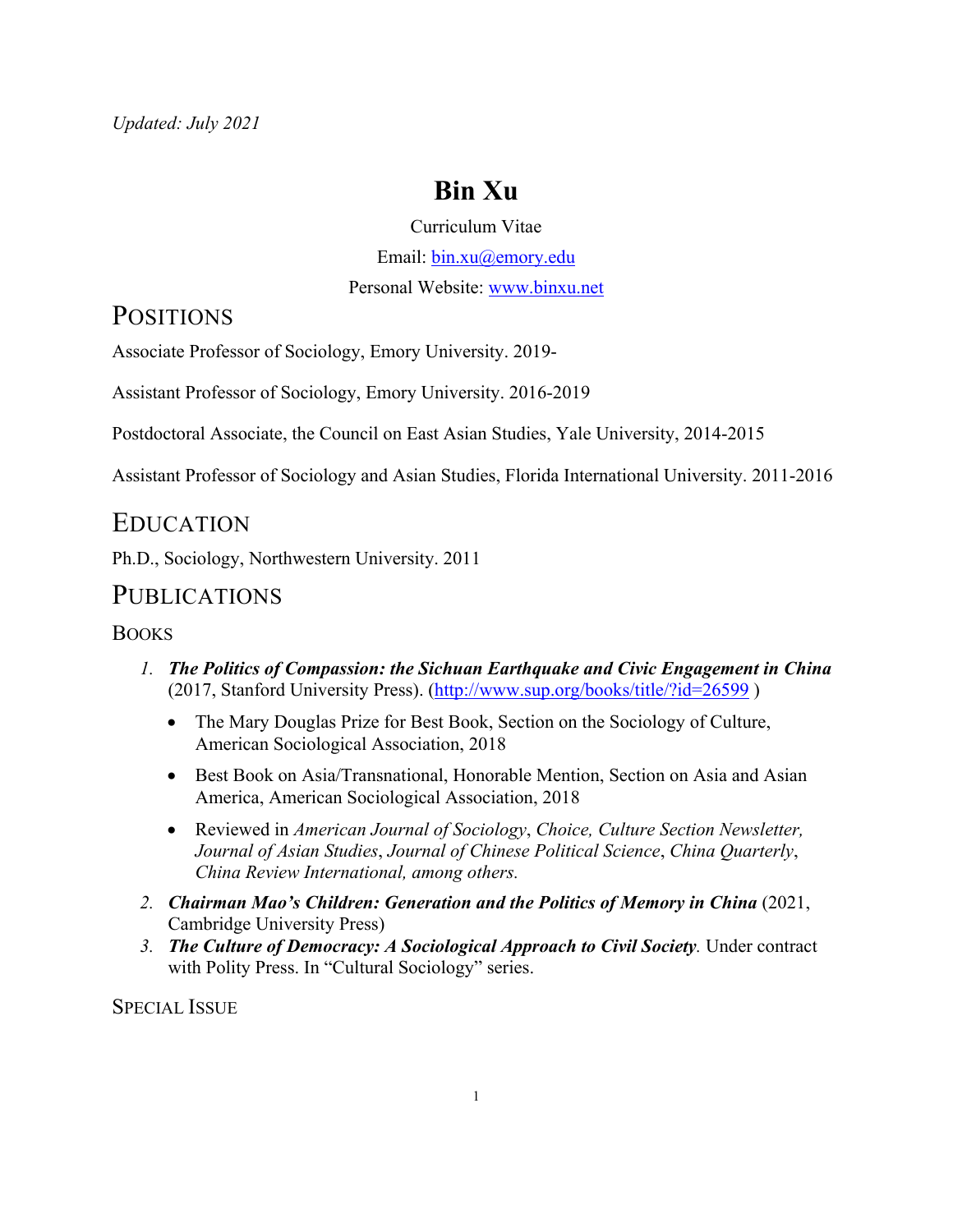**1.** *Special Issue*. "Catastrophes, Meanings, and Politics in a Global World: Toward a Cultural Sociology of Disasters." Co-edited with Ming-Cheng Lo (UCDavis). Status: Accepted by *Poetics*, forthcoming.

#### PEER-REVIEWED ARTICLES

- 1. Weirong Guo and **Bin Xu**. Forthcoming. "Dignity in Red Envelopes: Disreputable Exchange and Cultural Reproduction of Inequality in Informal Medical Payment." *Social Psychology Quarterly*. Conditional acceptance.
- 2. **Bin Xu** and John A. Bernau. 2021. "The Sympathetic Leviathan: Modern States' Cultural Responses to Disasters." *Poetics*. Online first: https://doi.org/10.1016/j.poetic.2021.101564.
- 3. **Bin Xu**. 2021. "Historically Remaining Issues: The Shanghai–Xinjiang Zhiqing Migration Program and the Tangled Legacies of the Mao Era in China, 1980–2017" *Modern China*. Online first: https://doi.org/10.1177/00977004211003280.
- 4. **Bin Xu**. 2020. "Listening to Thunder in the Silence on Tiananmen: Politics and Ethics of the Memory of the June Fourth Incident." Online first at *China Information*: https://doi.org/10.1177/0920203X20956561.
- 5. **Bin Xu**, Licheng Qian, and Weirong Guo. 2019. "The Cultural Sociology of China: Trajectory and Dynamics of a Burgeoning Field." *Cultural Sociology*. Vol. 13(4): 387– 410.
- 6. **Bin Xu**. 2019. "Intra-Generational Variations in Autobiographic Memory: China's "Sent-Down Youth" Generation." *Social Psychology Quarterly*. 82 (2): 134-157.
- 7. **Bin Xu**. 2018. "Commemorating a difficult disaster: Naturalizing and denaturalizing the 2008 Sichuan earthquake in China." *Memory Studies*. 11 (4): 483-497.
- 8. Qian, Licheng, **Bin Xu**, and Dingding Chen. 2017. "Does History Education Promote Nationalism in China? A 'Limited Effect' Explanation." *Journal of Contemporary China*. 26 (104): 199-212.
- 9. **Bin Xu**. 2016. "Moral Performance and Cultural Governance in China: The Compassionate Politics of Disasters." *China Quarterly* 226 (June): 407-430.
- 10. **Bin Xu**. 2014. "Consensus Crisis and Civil Society: The Sichuan Earthquake Response and State-Society Relations." *The China Journal* 71 (January): 91-108.
- 11. **Bin Xu**. 2013. "For Whom the Bell Tolls: State-society Relations and the Sichuan Earthquake Mourning in China." *Theory and Society* 42 (5): 509-542
- 12. **Bin Xu**. 2013. "Mourning Becomes Democratic." *Contexts* 12 (1): 42-46.
- 13. **Bin Xu**. 2012. "Grandpa Wen: Scene and Political Performance." *Sociological Theory* 30 (2): 114-129.
- 14. Gary Alan Fine and **Bin Xu.** 2011. "Honest Broker: The Politics of Expertise in the 'Who Lost China?' Debate." *Social Problems* 58 (4): 593-614.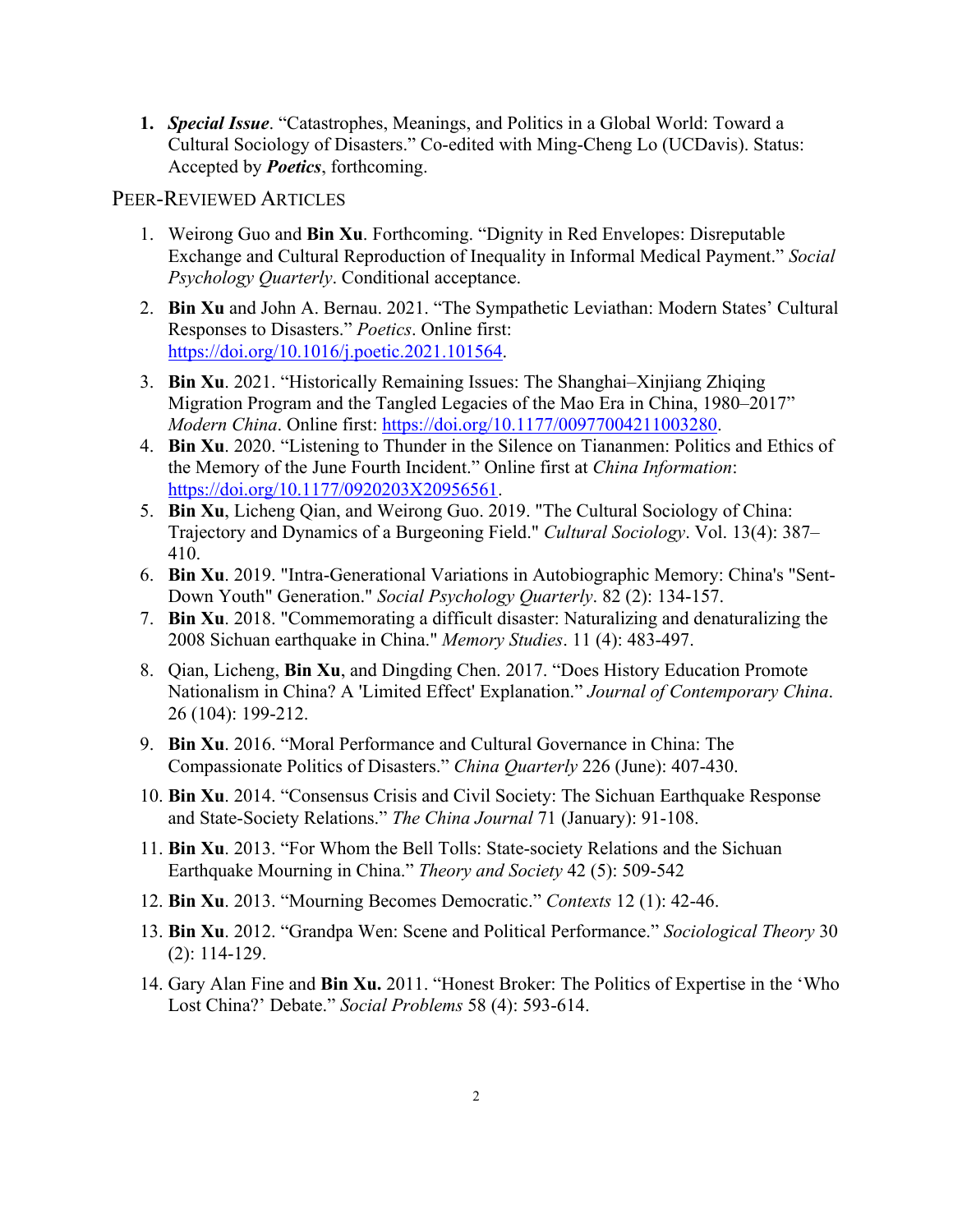- 15. **Bin Xu** and Xiaoyu Pu. 2010. "Dynamic Statism and Memory Politics: A Case Analysis of the Chinese War Reparations Movement." *China Quarterly* 201(1): 156-175. (Best Graduate Student paper award from Asia and Asian America Section of American Sociological Association, 2010)
- 16. **Bin Xu**. 2009. "Durkheim in Sichuan: The Earthquake, National Solidarity, and the Politics of Small Things" *Social Psychology Quarterly* 72 (1).

BOOK CHAPTERS AND OTHER NON-PEER-REVIEWED PUBLICATIONS

- 1. **Bin Xu.** 2016. "Memory and Reconciliation in Post-Mao China, 1976-1982" in *Routledge Handbook of Memory and Reconciliation in East Asia*, edited by Mikyoung Kim.
- 2. **Bin Xu.** 2016. "Disaster, Trauma, and Memory." in *Routledge Handbook of Memory Studies*, edited by Anna Lisa Tota and Trever Hagen. \* Translated into Italian.
- 3. **Bin Xu** and Gary Alan Fine. 2010. "Memory Movement and State-Society Relationship in Chinese World War II Victims' Reparations Movement against Japan." Pp.166-189 in *Northeast Asia's Difficult Past: Essays in Collective Memory*, edited by Mikyoung Kim and Barry Schwartz. Palgrave-McMillan. \*Translated into Japanese

#### **BRIEF PIECES**

"The World is Yours!": Youth and Civic Engagement from Sichuan to Parkland." Invited piece for *Made in China* (Australian National University).

#### BOOK REVIEWS

**Book Review**. Honig, Emily, and Xiaojian Zhao. 2019. *Across the Great Divide: The Sent-Down Youth Movement in Mao's China, 1968-1980*. Cambridge, UK: Cambridge University Press. In *PRC History Review*, 2020.

**Book Review**. Hsu, Becky Yang, and Richard Madsen, eds. *The Chinese Pursuit of Happiness: Anxieties, Hopes, and Moral Tensions in Everyday Life*. 2020. Berkeley, CA: University of California Press. In *Contemporary Sociology*.

**Book Review.** *The Civil Sphere in East Asia*. Edited by Alexander, Jeffrey C., David A. Palmer, Sunwoong Park, and Agnes Shuk-mei Ku, eds. Cambridge, UK: Cambridge University Press, 2020. In *Contemporary Sociology*.

**Book Review.** 2019. Ya-Wen Lei. *The Contentious Public Sphere: Law, Media, and Authoritarian Rule in China*. In *American Journal of Sociology*. Vol. 124 (5)

**Book Review.** 2011. Ralph A. Thaxton, Jr. *Catastrophe and Contention in Rural China: Mao's Great Leap Forward Famine and the Origins of Righteous Resistance in Da Fo Village*. *Social Movement Studies*. Vol. 10 (4).

**Book Review**. 2009. Kevin J. O'Brien. Ed. *Popular Protest in China*. Cambridge, MA: Harvard University Press, 2008. *Mobilization*, Volume 14 (2).

**Book review**: 2008. *Against the Law: Labor Protests in China's Rustbelt and Sunbelt* by Ching-Kwan Lee, *Journal of Chinese Political Science*, Volume 13 (4), 2008.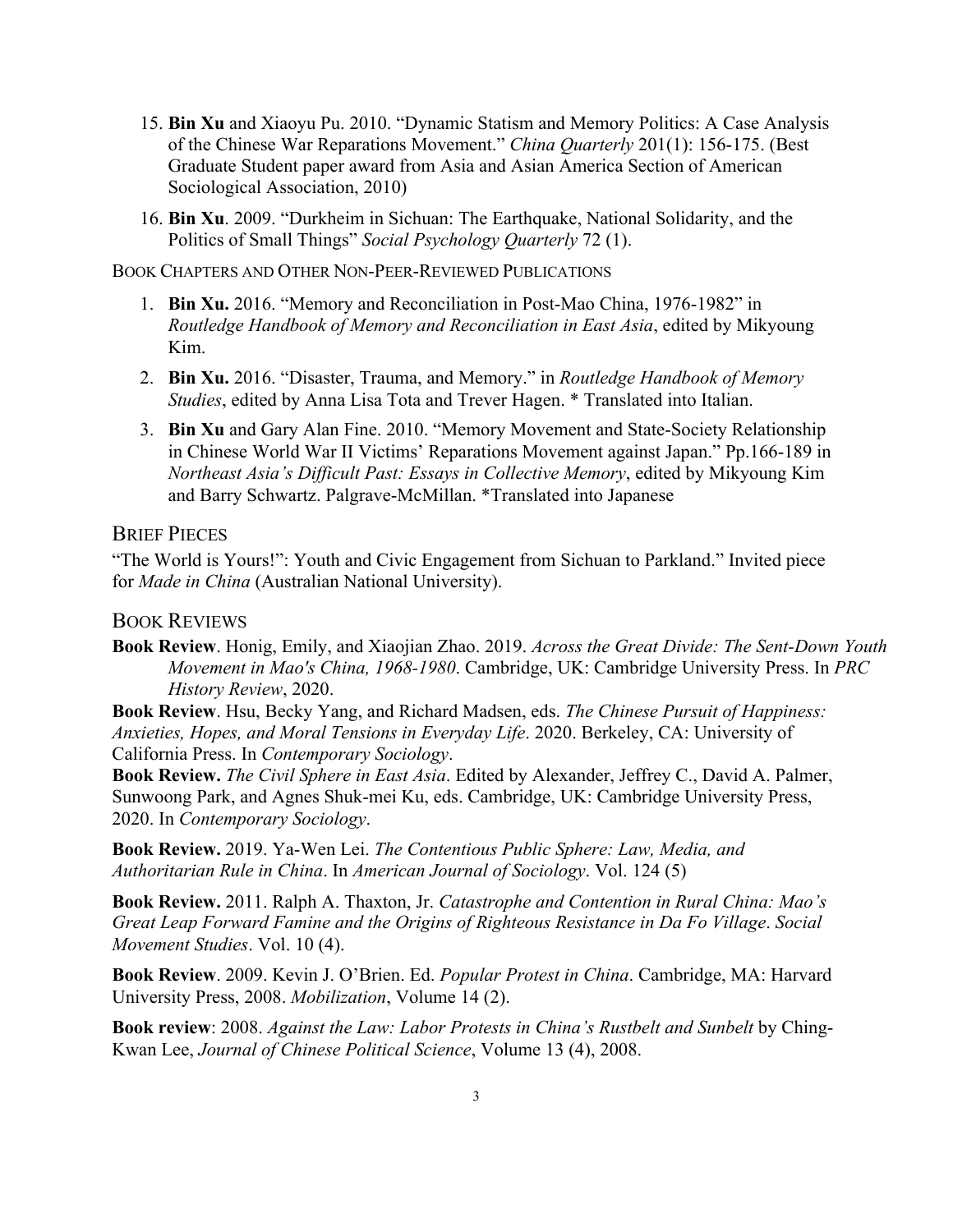#### PUBLICATIONS IN CHINESE

Sun Zhongwei and **Bin Xu**. 2014. "Sociology of Disaster in the United States and Its Implications for Chinese Disaster Research." (美国灾难社会学发展及其对中国的启示). *Sociological Research* (社会学研究), No.2.

**Bin Xu**. 2002. "The Struggles among Gods and Intellectuals: Two Key Issues in Classical Sociology of Knowledge" (诸神之争与知识人:经典知识社会学的两个核心问题) (in Chinese) in *The Journal of Social Theory* (社会理论丛刊) 2002, China.

**Book Review.** 曼海姆《文化社會學論集》,《二十一世紀》(香港), October, 2000.

**Translation**. *Selected Papers of Karl Mannheim* (translation into Chinese 曼海姆精粹) Nanjing University Press (南京大学出版社), China, 2003.

**Translation**. John R. Hall and Mary Jo Neitz. *Culture: Sociological Perspectives* (文化:社会 学的视野) Commercial Press (商务印书馆). China. 2004.

#### WORK IN PROGRESS

- 1. "Introduction to the *Poetics* special issue on cultural sociology of disaster." With Ming-Cheng Lo. **Status**: Work in progress.
- 2. "Mourning in the Global COVID-19 Crisis." **Status**: Work in progress.
- 3. "States' Cultural Responses to the COVID-19 Crisis." **Status**: Work in progress.
- 4. "The Chinese Debate over #BLM in a Transnational Public Sphere." **Status**: Work in Progress.
- 5. "Morality and Civil Society." for *Handbook of Sociology of Morality*. **Status**: work in progress.
- 6. "Chinese Discourses on Civil Society." **Status**: Work in progress.

### AWARDS & GRANTS

NATIONAL AND INTERNATIONAL AWARDS, GRANTS, AND FELLOWSHIPS

- 1. 2022-2023. Fellowship. **Wissenschaftskolleg zu Berlin** (Institute for Advanced Study in Berlin).
- 2. 2018. **The Mary Douglas Prize for Best Book**, Section on Sociology of Culture, American Sociological Association
- 3. 2018. **Best Book on Asia/Transnational.** Honorable Mention, Section on Asia and Asian America, American Sociological Association, 2018.
- 4. 2018-2019. **ACLS** (American Council of Learned Societies) "Comparative Perspectives on Chinese Culture and Society" (Conference grant for "Politics, Societies, and Disasters: China and Beyond." \$25,000)
- 5. 2017-2018. **Henry Luce/ACLS** (American Council of Learned Societies) Postdoctoral (renamed "Early Career") Fellowship in China Studies.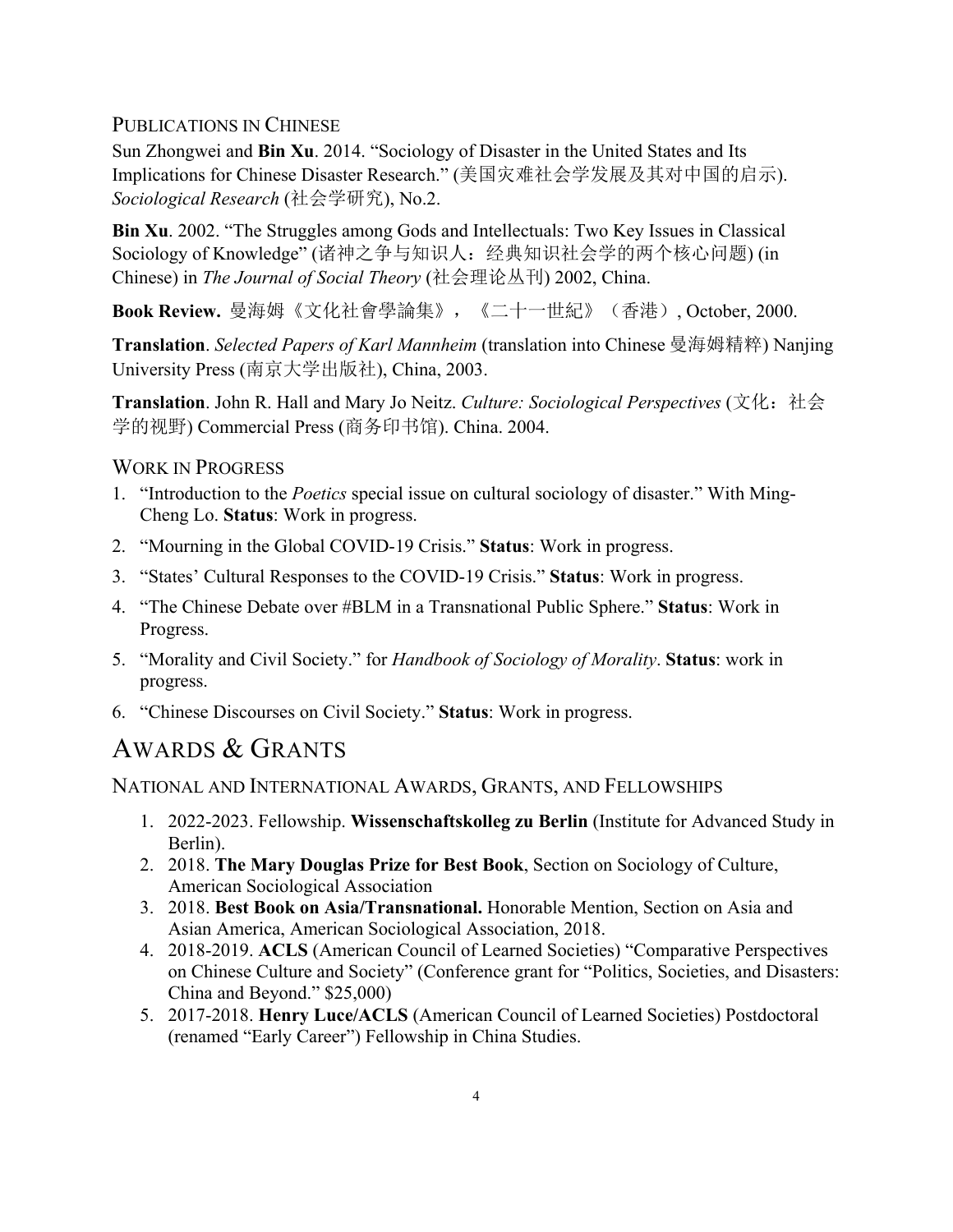- 6. 2016-2018. **Public Intellectuals Program (PIP) Fellow**. The National Committee on US-China Relations. A major fellowship for China studies scholars.
- 7. 2013. **Visiting Scholar Fellowship**. International Center for Studies of Chinese Civilization, Fudan University, Shanghai. Fall semester, 2013.
- 8. 2012. Project "Some Sufferings Are More Equal than Others: Collective Memory of Zhiqing" won **Fund for the Advancement of the Discipline (FAD)** from the American Sociological Association/National Science Foundation. \$7,000
- 9. 2010 **Best Graduate Student Paper** (With Xiaoyu Pu) from Asia and Asian America Section of American Sociological Association, 2010. "Dynamic Statism and Memory Politics: A Case Analysis of the Chinese War Reparations Movement." *China Quarterly*  201(1): 156-175.
- 10. 2009 **Small Grant from the China and Inner Asia Council** (CIAC) of the Association for Asian Studies (AAS) (2009. \$1500) for dissertation project.

#### INTERNAL AWARDS AND GRANTS

- 1. 2021. **Global Perspectives on Race Grant** from the Halle Institute for Global Research. Project: "How to Say 'Black Lives Matter' in Chinese?: A Debate over Race in a Transnational Public Sphere." \$20,000.
- 2. 2020-2021. **Chronos Faculty Fellowship**. 1-year salary for research leave. Emory University.
- 3. 2018. **Grant for Second Book Writing**. \$3,000. East Asian Studies. Emory University.
- 4. 2013. **Broad Research Fellowship**. School of International and Public Affairs, Florida International University. \$1,000
- 5. 2012 **Summer Faculty Development Award** from Florida International University. 10% of 9-month salary
- 6. 2010 **Winch Award for Best Graduate Published/Presented Paper** from the Department of Sociology, Northwestern University, 2010, for paper "Moral Legitimacy and the Ritual of Downplaying: State-Society Relationship in the National Mourning for the Sichuan Earthquake Victims in China."
- 7. 2009 **Karpf Prize** for advanced graduate students whose work contributes to promoting "peace, goodwill, tolerance and understanding among the peoples of the Earth." Northwestern University.
- 8. **2009 Ethnographic Research Fellowship**. Department of Sociology, Northwestern University.
- 9. **2008 Summer Research Grant**. "China's New Nationalism". \$2,500. From The Center for International and Comparative Studies at Northwestern University.
- 10. **2007 Graduate Research Grant**. "The Chinese War Reparations Movement." \$1,500. From the Graduate School, Northwestern University. 2008. \$1,350.
- 11. **2007. MacArthur Summer Research Grant**, with Gary Alan Fine. \$1,350. "The Chinese War Reparations Movement and State-Society Relationship". Sociology Department, Northwestern University.
- 12. **2007 Summer Research Grant**. "The Chinese War Reparations Movement". \$1,000. From the Center for International and Comparative Studies at Northwestern University.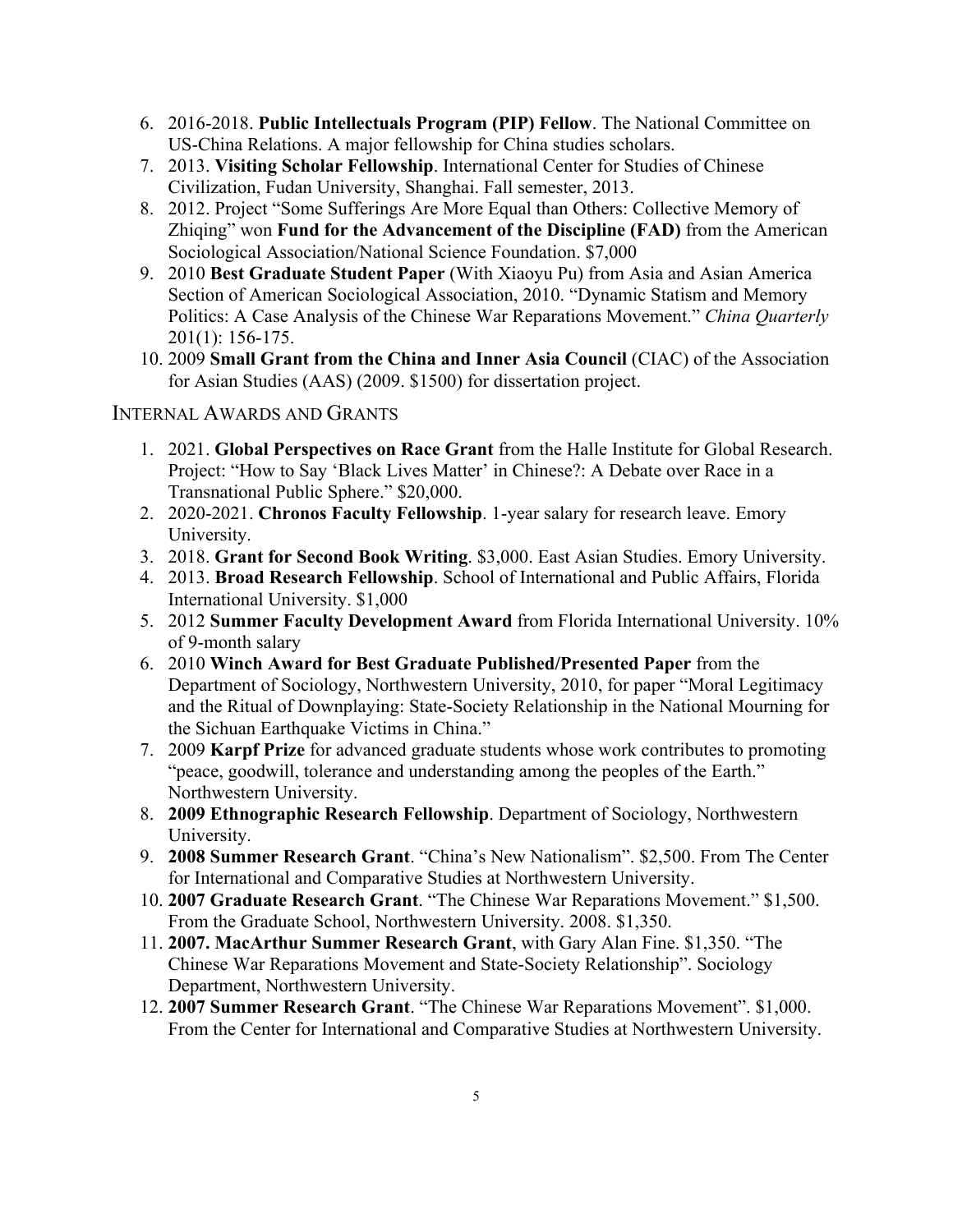- 13. **2006 MacArthur Summer Research Grant**, with Gary Alan Fine. Project "Owen Lattimore and Politics of Reputation." Sociology Department, Northwestern University, \$1,000.
- 14. **2003-2004 University Scholar Fellowship**, \$20,000. University of California, Davis.

### INVITED TALKS

- 1. **Cornell University**. "Chairman Mao's Children: Politics, Generation, and China's Difficult Memory." October, 2020.
- 2. **University of California, Berkeley**. "Chairman Mao's Children: Politics, Generation, and China's Difficult Memory." September, 2020.
- 3. **University of Georgia**. "The Politics of Compassion: the Sichuan Earthquake and Civic Engagement in China." March 2020
- 4. **University of Texas, Austin**. "Chairman Mao's Children and China's Difficult Past: Generation and Memory." October 2019
- 5. "Collective Memory of China's Zhiqing Generation." **University of Arkansas**. April 2019.
- 6. "Nostalgia, Resistance, and Pursuit of Happiness: Group, Memory, and China's Zhiqing Generation." **Emory University**, April 2019.
- 7. "Collective Memory of China's Zhiqing Generation." **University of Michigan**, Lieberthal and Rogel Center for Chinese Studies. December, 2018.
- 8. "The Politics of Compassion: the Sichuan Earthquake and Civic Engagement in China." **University of Tennessee**, Knoxville. November, 2018.
- 9. "Regretless Youth and Long Live Youth!: Exhibits and Museums as Sites of Memory for China's Zhiqing Generation." **Emory University**, September, 2018.
- 10. "How Activism and the Media can Thrive in China." Invited talk on a panel, **World Affairs Council**, Atlanta. August 8, 2018.
- 11. "The Politics of Compassion: the Sichuan Earthquake and Civic Engagement in China." **University of Toronto**, The Munk School of Global Affairs. March 26, 2018
- 12. "The Politics of Compassion: the Sichuan Earthquake and Civic Engagement in China." **Columbia University**, School of Social Work. March 20, 2018
- 13. "The Politics of Compassion: the Sichuan Earthquake and Civic Engagement in China." **Northwestern University**, Equality Development and Globalization Studies. March 8, 2018
- 14. "The Politics of Compassion: the Sichuan Earthquake and Civic Engagement in China." **University of Pennsylvania**, February 22, 2018
- 15. "The Politics of Compassion: the Sichuan Earthquake and Civic Engagement in China." **Yale University**, Council on East Asian Studies, February 1, 2018
- 16. "The Politics of Compassion: the Sichuan Earthquake and Civic Engagement in China." The **National Committee on US-China Relations**, New York. January 31, 2018.
- 17. "The Politics of Compassion: the Sichuan Earthquake and Civic Engagement in China." Public lecture at **Taihu Qunxue Shuyuan** (A community center in Jiangsu, China). November, 2017.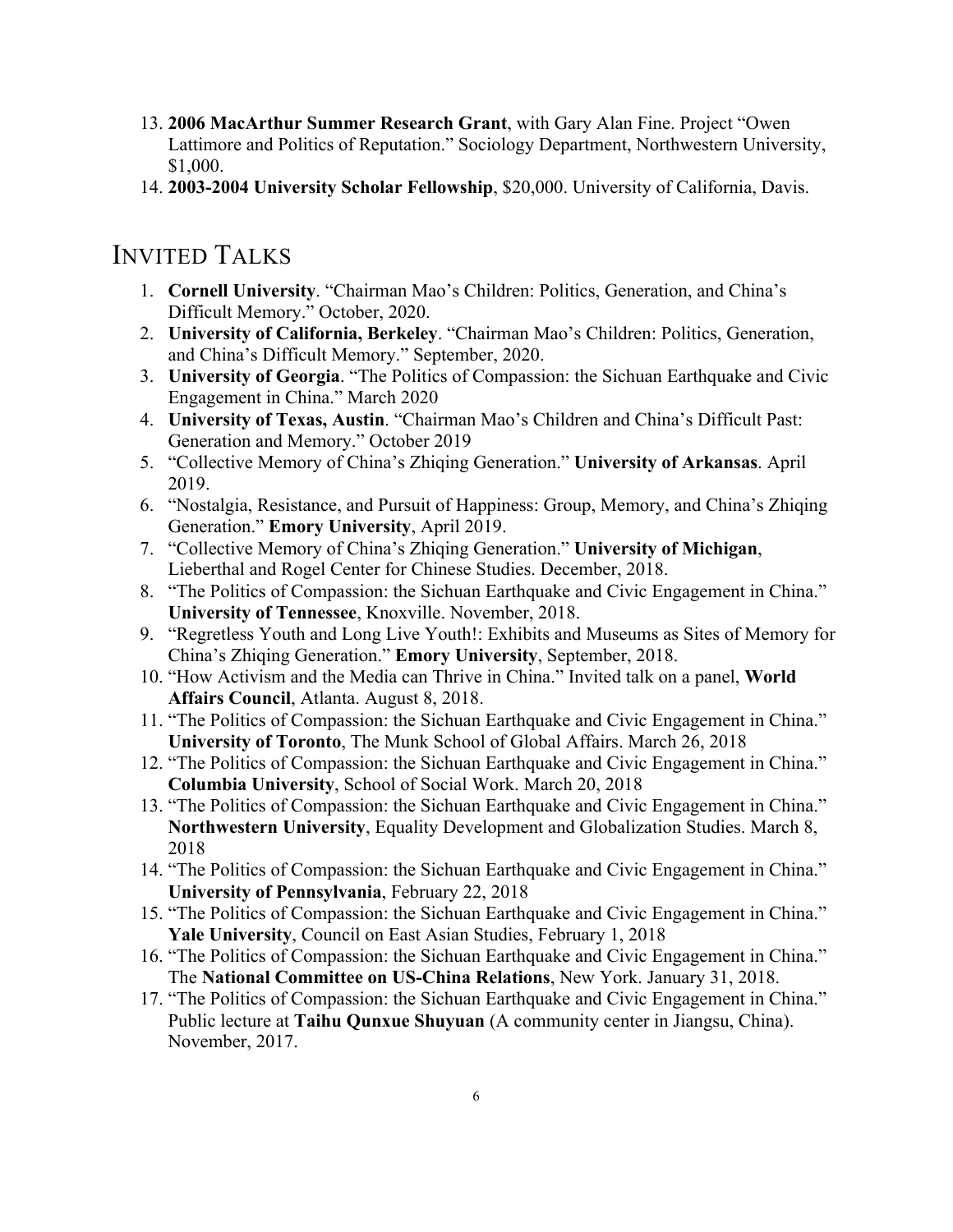- 18. "The Politics of Compassion: the Sichuan Earthquake and Civic Engagement in China." **Nanjing University**, China. November, 2017.
- 19. "The Politics of Compassion: the Sichuan Earthquake and Civic Engagement in China." **University of California at Davis**, November 16, 2017
- 20. "Contemporary Chinese Society and Culture: Pedagogical Reflections." **Georgia Highlands College**. October, 2017.
- 21. "New Scholarship on China." **The China Research Center**, Georgia Tech. October 19, 2017.
- 22. "The Politics of Compassion: the Sichuan Earthquake and Civic Engagement in China." **Georgetown University**. September, 2017
- 23. "The Politics of Compassion: the Sichuan Earthquake and Civic Engagement in China." **Emory University**, September, 2017
- 24. "A Genealogy of the Sociology of Memory." **Nanjing University**, China. December, 2016.
- 25. "Collective Memory of China's 'Educated Youth" Generation." **Emory University**, December, 2016
- 26. "Unequal Memories: the 'Educated Youth' Generation and China's Difficult Past." **Vanderbilt University**, April 8, 2016
- 27. "Politics of Moral Sentiments: Civil Society and the 2008 Sichuan Earthquake in China." **University of Hong Kong**. May 11, 2015
- 28. "Remembering and Forgetting the Sichuan Earthquake." Talk at Social Science Workshop on China, **Yale University**. January, 2015.
- 29. "Collective Memories of China's Educated Youth Generation." Talk at Postdoctoral Speaking Series. November, 2014. **Yale University**.
- 30. "Moral Legitimation and the State-Society Relations in the Sichuan Earthquake." **University of Macau**, December, 2013.
- 31. "Moral Legitimation and the Sichuan Earthquake." Invited talk at School of Economics, **Fudan University**, Shanghai, November 2013.
- 32. "Some Sufferings are Moral Equal than Others: Collective Memory of China's Educated Youth Generation." *Culture and Society Workshop*, **Northwestern University**. April 2013.

### CONFERENCE ORGANIZING

- 1. **Organizer**. Regular sessions on Sociology of Culture I and II. American Sociological Association. Annual meeting in 2021.
- 2. **Organizer**. "States, Societies, and Disasters: China and Beyond." A major interdisciplinary conference. Venue: University of Copenhagen, Denmark. ACLS funded (Grant on "Comparative Studies of Chinese Culture and Society" \$25,000). 2019.
- 3. **Organizer**. Panel on "Collective Memory: New Approaches and Cases." Eastern Sociological Society, New York, February, 2015
- 4. **Organizer**. "History and Memory of China's Educated Youth (*zhiqing*) Generation." December 2013, Fudan University, Shanghai.

# EXTERNAL PROFESSIONAL SERVICES